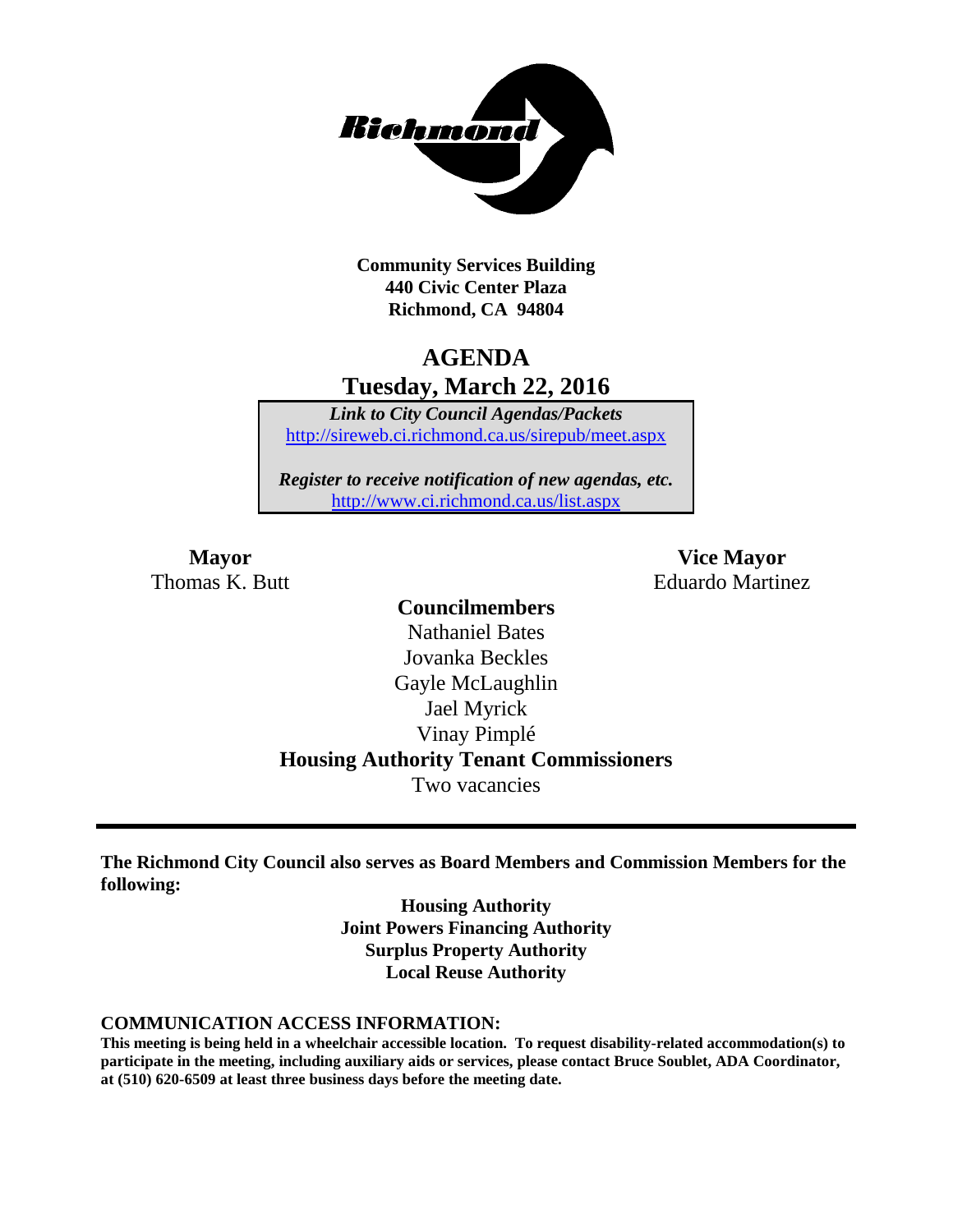# **MEETING PROCEDURES**

The City of Richmond encourages community participation at its City Council meetings and has established procedures that are intended to accommodate public input in a timely and time-sensitive way. As a courtesy to all members of the public who wish to participate in City Council meetings, please observe the following procedures:

**PUBLIC COMMENT ON AGENDA ITEMS:** Anyone who desires to address the City Council on items appearing on the agenda must complete and file a pink speaker's card with the City Clerk **prior** to the City Council's consideration of the item. Once the City Clerk has announced the item, no person shall be permitted to speak on the item other than those persons who have submitted their names to the City Clerk. Your name will be called when the item is announced for discussion. **Each speaker will be allowed TWO (2) MINUTES to address the City Council on NON-PUBLIC HEARING items listed on the agenda.**

**OPEN FORUM FOR PUBLIC COMMENT:** Individuals who would like to address the City Council on matters not listed on the agenda or on items remaining on the consent calendar may do so under Open Forum. All speakers must complete and file a pink speaker's card with the City Clerk **prior** to the commencement of Open Forum. The amount of time allotted to individual speakers shall be determined based on the number of persons requesting to speak during this item. **The time allocation for each speaker will be as follows:** 15 or fewer speakers, a maximum of 2 minutes; 16 to 24 speakers, a maximum of 1 and one-half minutes; and 25 or more speakers, a maximum of 1 minute.

#### **SPEAKERS ARE REQUESTED TO OCCUPY THE RESERVED SEATS IN THE FRONT ROW BEHIND THE SPEAKER'S PODIUM AS THEIR NAME IS ANNOUNCED BY THE CITY CLERK.**

**CONSENT CALENDAR:** Consent Calendar items are considered routine and will be enacted, approved or adopted by one motion unless a request for removal for discussion or explanation is received from the audience or the City Council. A member of the audience requesting to remove an item from the Consent Calendar must first complete a speaker's card and discuss the item with a City staff person who has knowledge of the subject material, prior to filing the card with the City Clerk and **prior** to the City Council's consideration of Agenda Review. An item removed from the Consent Calendar may be placed anywhere on the agenda following the City Council's agenda review.

**CONDUCT AT MEETINGS:** Richmond City Council meetings are limited public forums during which the City strives to provide an open, safe atmosphere and promote robust public debate. Members of the public, however, must comply with state law, as well as the City's laws and procedures and may not actually disrupt the orderly conduct of these meetings. The public, for example, may not shout or use amplifying devices, must submit comment cards and speak during their allotted time, may not create a physical disturbance, may not speak on matters unrelated to issues within the jurisdiction of the City Council or the agenda item at hand, and may not cause immediate threats to public safety.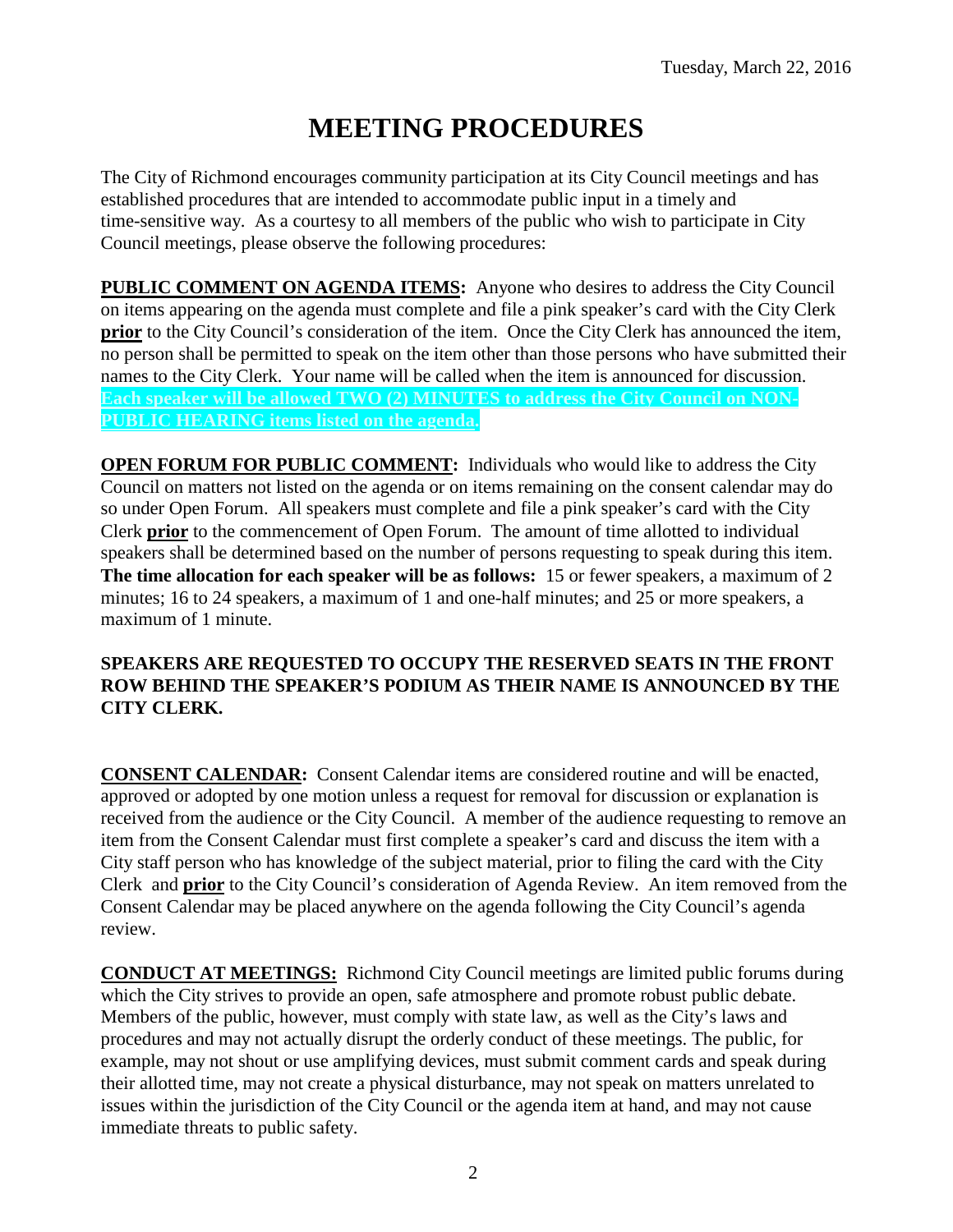**CITY HARASSMENT POLICY:** The City invites public comment and critique about its operations, including comment about the performance of its public officials and employees, at the public meetings of the City Council and boards and commissions. However, discriminatory or harassing comments about or in the presence of City employees, even comments by third parties, may create a hostile work environment, if severe or pervasive. The City prohibits harassment against an applicant, employee, or contractor on the basis of race, religious creed, color, national origin, ancestry, physical disability, medical condition, mental disability, marital status, sex (including pregnancy, childbirth, and related medical conditions), sexual orientation, gender identity, age or veteran status, or any other characteristic protected by federal, state or local law. In order to acknowledge the public's right to comment on City operations at public meetings, which could include comments that violate the City's harassment policy if such comments do not cause an actual disruption under the Council Rules and Procedures, while taking reasonable steps to protect City employees from discrimination and harassment, City Boards and Commissions shall adhere to the following procedures. If any person makes a harassing remark at a public meeting that violates the above City policy prohibiting harassment, the presiding officer of the meeting may, at the conclusion of the speaker's remarks and allotted time: (a) remind the public that the City's Policy Regarding Harassment of its Employees is contained in the written posted agenda; and (b) state that comments in violation of City policy are not condoned by the City and will play no role in City decisions. If any person makes a harassing remark at a public meeting that violates the above City policy, any City employee in the room who is offended by remarks violating the City's policy is excused from attendance at the meeting. No City employee is compelled to remain in attendance where it appears likely that speakers will make further harassing comments. If an employee leaves a City meeting for this reason, the presiding officer may send a designee to notify any offended employee who has left the meeting when those comments are likely concluded so that the employee may return to the meeting. The presiding officer may remind an employee or any council or board or commission member that he or she may leave the meeting if a remark violating the City's harassment policy is made. These procedures supplement the Council Rules and Procedures relating to disruption of orderly conduct at Council meetings.

Any law enforcement officer on duty or whose service is commanded by the presiding officer shall be Sergeant-at-Arms of the Council meetings. He/she, or they, shall carry out all orders and instructions given by the presiding officer for the purpose of maintaining order and decorum at the Council meetings (City Council Rules of Procedure and Order Section III F, RMC Section 2.12.030).

**\*\*\*\*\*\*\*\*\*\*\*\*\*\*\*\*\*\*\*\*\*\*\*\*\*\*\*\*\*\*\*\*\*\*\*\*\*\*\*\*\*\*\*\*\*\*\*\*\*\*\*\*\*\*\*\*\*\***